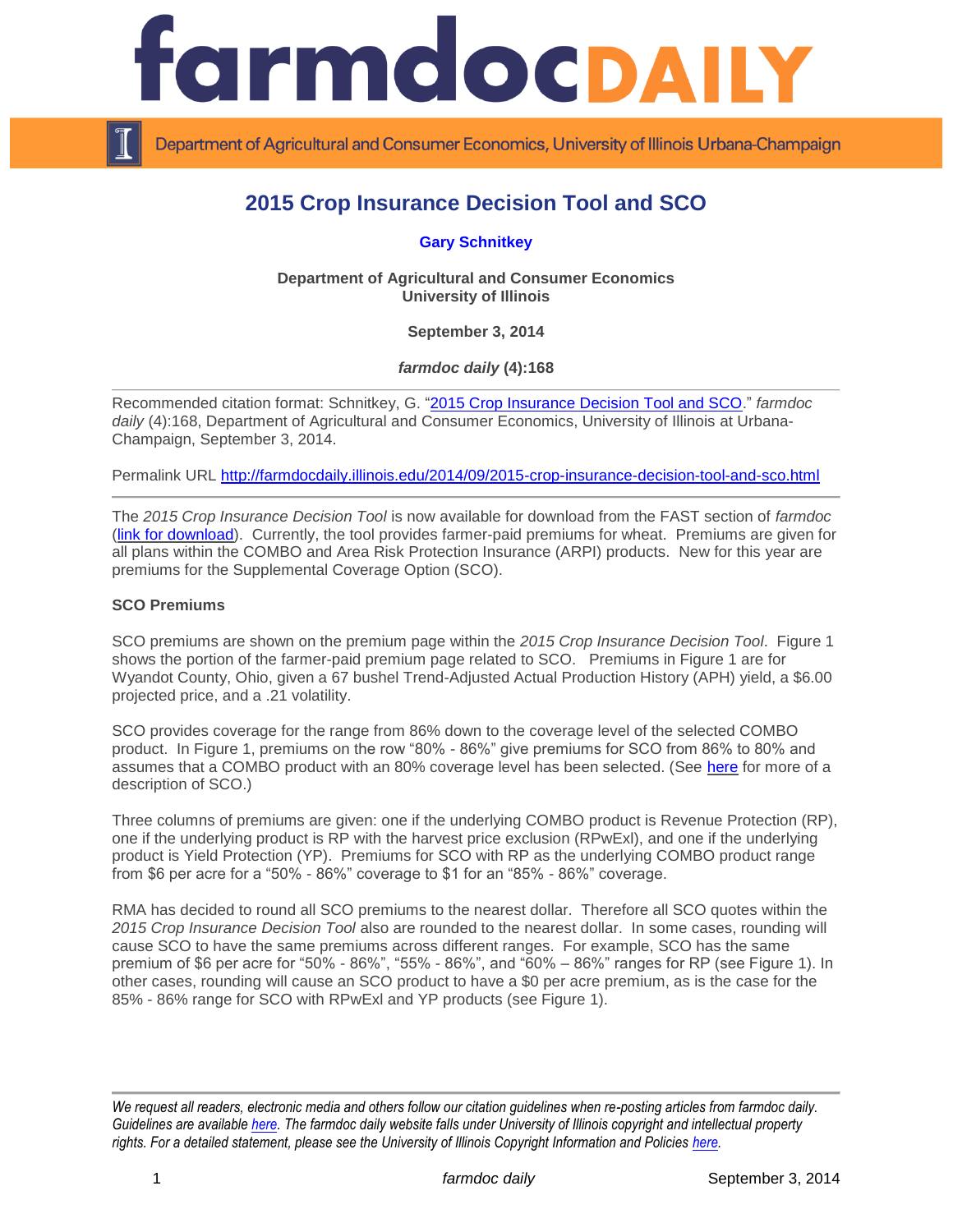|           |                                                    | Supplemental Coverage Option (SCO) |                |  |  |  |
|-----------|----------------------------------------------------|------------------------------------|----------------|--|--|--|
|           | Type: No type specified<br>Practice: Non-irrigated |                                    |                |  |  |  |
| Range     | <b>RP</b>                                          | <b>RPwExI</b>                      | YP             |  |  |  |
|           | \$ per acre                                        |                                    |                |  |  |  |
| 50% - 86% | 6                                                  |                                    | $\overline{2}$ |  |  |  |
| 55% - 86% | 6                                                  | 5                                  | $\overline{2}$ |  |  |  |
| 60% - 86% | 6                                                  | 5                                  | $\overline{2}$ |  |  |  |
| 65% - 70% | 5                                                  | 5                                  | $\overline{2}$ |  |  |  |
| 70% - 86% | 5                                                  | 5                                  | $\overline{2}$ |  |  |  |
| 75% - 86% |                                                    | 4                                  |                |  |  |  |
| 80% - 86% |                                                    | 2                                  |                |  |  |  |
| 85% - 86% |                                                    | 0                                  |                |  |  |  |

1 Wyandot County, Ohio, \$6.00 projected Price, .21 volatility, 67 bu. TA-APH yield.

### **Example of Combined Premiums**

Table 1 shows premiums for an RP product and the associated SCO product. Premiums are for the Wyandot County case given above. The "RP plus SCO" column shows farmer-paid premium for the underlying RP product and the SCO product. Here, total premium costs range from \$7.43 per acre at the 50% coverage level to \$18.91 per acre at the 85% coverage level. With SCO, the range in premiums across coverage levels is \$11.48 per acre (\$18.91 - \$7.43). This \$11.48 range is less than the \$16.48 range on the underlying RP product (\$17.91 premium for an 85% RP product - \$1.43 for a 50% RP product). The premium range for SCO is less because there is a substitution involved with SCO. SCO is providing more of the protection at low RP coverage level while the underlying RP policy is providing more of the production at higher RP coverage levels.

| Table 1. Farmer-Paid Premiums for         |
|-------------------------------------------|
| <b>Revenue Protection (RP) and</b>        |
| Supplemental Coverage Option (SCO),       |
| Wheat, Wyandot County, Ohio. <sup>1</sup> |

| Coverage<br>Level | RP          | SCO  | RP plus<br>SCO |  |  |  |
|-------------------|-------------|------|----------------|--|--|--|
|                   | \$ per acre |      |                |  |  |  |
| 50%               | 1.43        | 6.00 | 7.43           |  |  |  |
| 55%               | 2.01        | 6.00 | 8.01           |  |  |  |
| 60%               | 2.67        | 6.00 | 8.67           |  |  |  |
| 65%               | 3.43        | 5.00 | 8.43           |  |  |  |
| 70%               | 4.30        | 5.00 | 9.30           |  |  |  |
| 75%               | 6.23        | 4.00 | 10.23          |  |  |  |
| 80%               | 10.36       | 3.00 | 13.36          |  |  |  |
| 85%               | 17.91       | 1.00 | 18.91          |  |  |  |

 $1$  For an enterprise unit (100 acres) with a 67 bushel per acre TA-APH yield, \$6.00 projected price, and .21 volatility